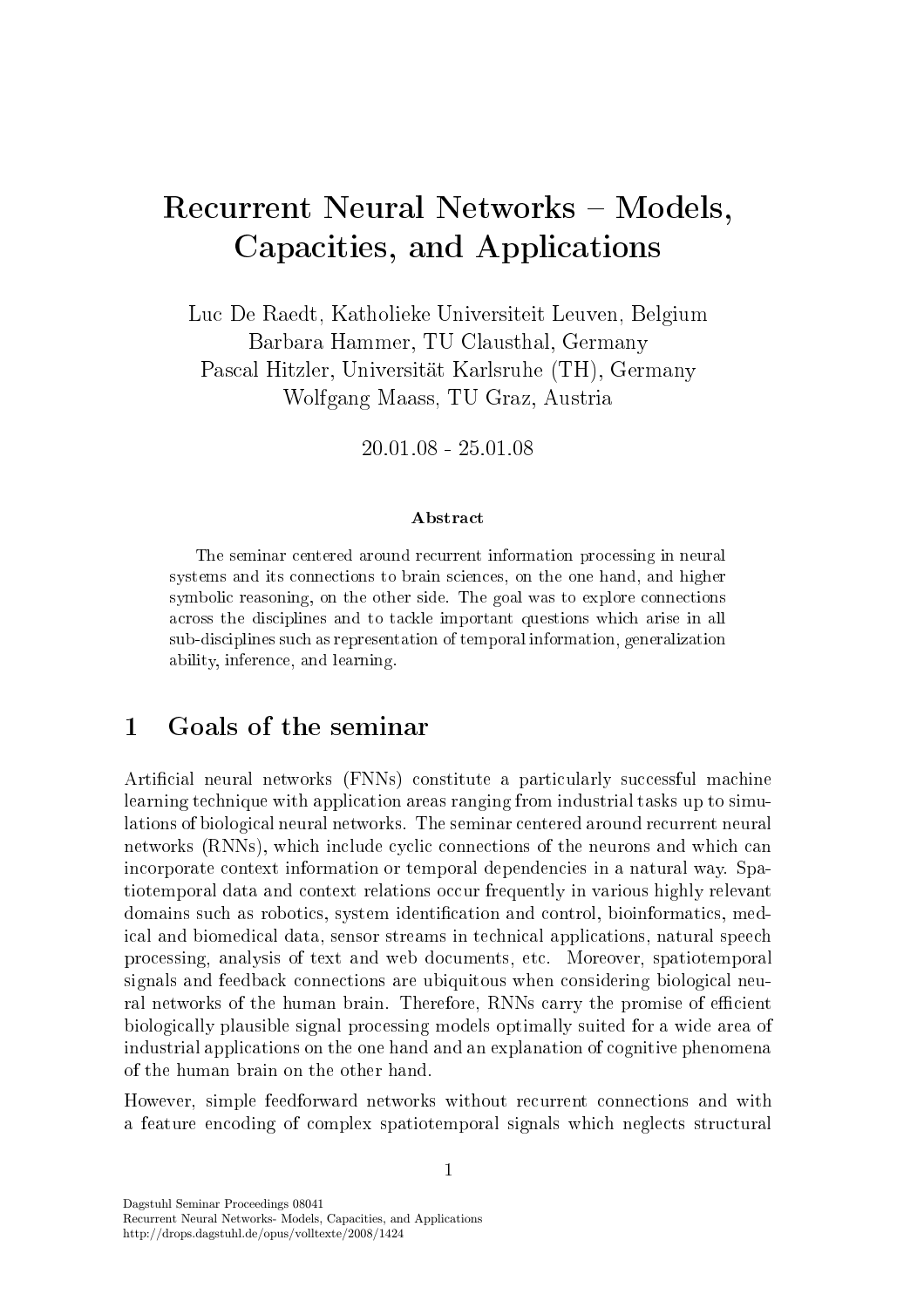aspects of data are still the preferred model in industrial or scientific applications. disregarding the great potential of feedba
k onne
tions. This is mainly due to the fact that traditional training of RNNs, unlike FNNs and backpropagation, faces severe problems: backpropagation for RNNs suffers from numerical barriers, a formal learning theory of RNNs in the classical sense of PAC learning does hardly exist, RNNs easily show complex chaotic behavior which is complicated to manage, and the way how humans use re
urren
e to ope with language, omplex symbols, or logi
al inferen
e is only partially understood.

The aim of the seminar was to bring together resear
hers who are involved in these different areas, in order to further the understanding and development of efficient, biologi
ally plausible re
urrent information pro
essing, both in theory and in applications. Although often tackled separately, these aspects, the investigation of cognitive models, the design of efficient training models, and the integration of symbolic systems into RNNs, severely influence each other, and they need to be integrated to achieve optimum models, algorithmic design, and theoretical background. Parti
ular aspe
ts whi
h should be addressed in the seminar, in
luded

- 1. the explanation of 'recurrent' phenomena observed in humans and the development of corresponding biologically plausible models, (Cognitive models)
- 2. the design of efficient recurrent training algorithms beyond numerically instable gradient based techniques, (*Training models*)
- $\mathbf{3}$ . the theoretical understanding of the capacity of recurrent models, its connections to high-level structures and symbolic paradigms, and the design of orresponding systems. (Symboli models )

### 2 Structure

29 experts from 10 different countries joined the seminar, including a good mixture of established scientists and promising young researchers working in the field. According to the interdisciplinary topic, the main subjects of the researchers covered heterogeneous fields including computational neuroscience, pattern recognition / neuroinformatics, and logic / relational learning. In spite of the diverse backgrounds, the parti
ipants shared a ommon strong interest in re
urrent neural networks, in particular on inference in recurrent neural networks. This unusual setup allowed us to discuss salient issues in a way that integrated perspectives from several scientific disciplines, thereby providing numerous valuable new insights and research contacts for the participants. Correspondingly, a wide range of topics was overed during dis
ussions and brainstorming in the seminar.

During the week, 28 talks were presented which addressed different aspects of RNNs and which were grouped according to the following topics:

The relation of logic and RNNs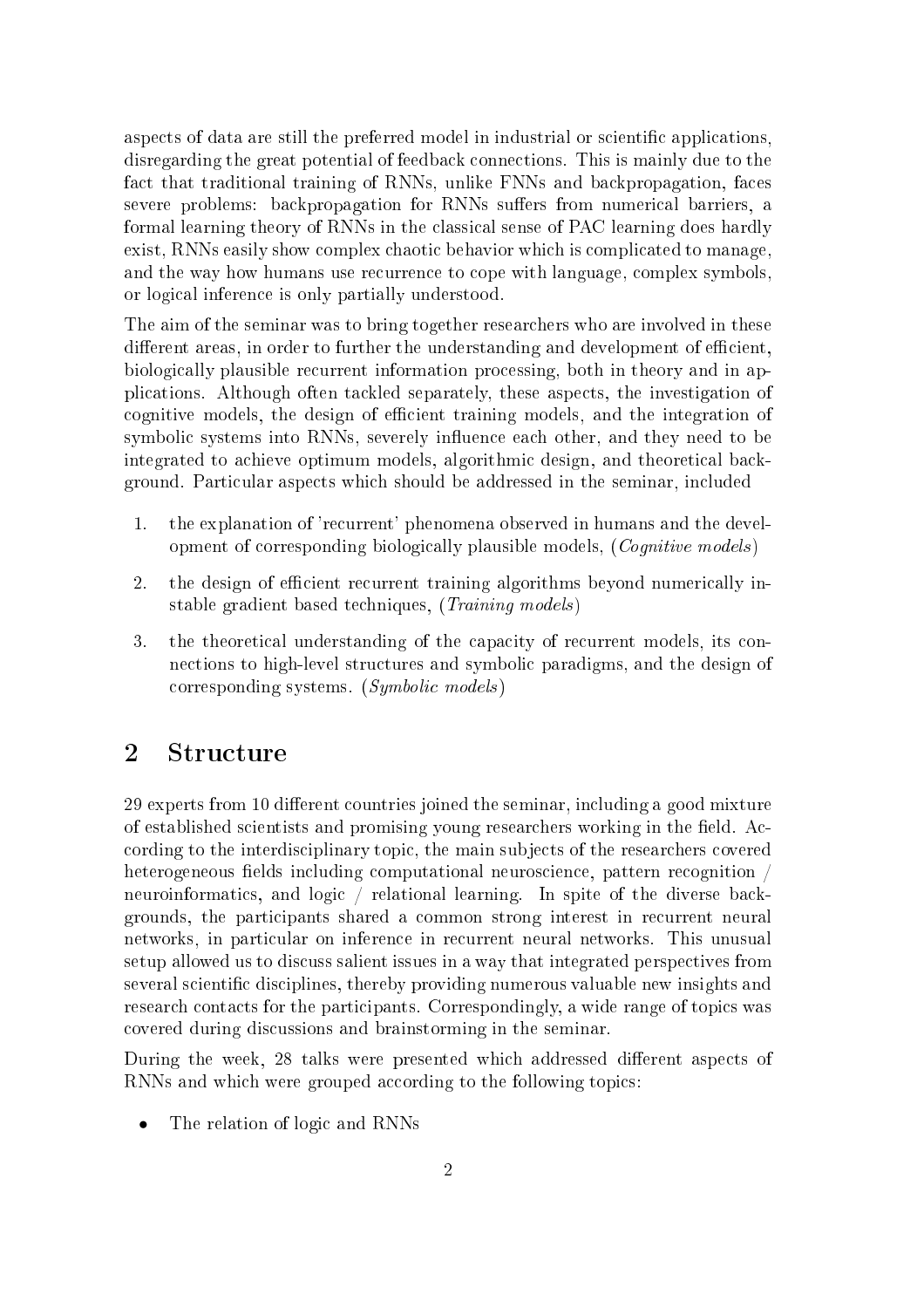- Statistical logic
- Biologi
al ba
kground, experiments and models
- RNN training models
- RNNs for structures

The talks were supplemented by vivid discussions based on the presented topics and beyond. Dedi
ated dis
ussion sessions entered around various problems and perspectives in this field such as the role of logical inference in RNNs, similarities and dissimilarities of neuro-symboli integration and statisti
al relational learning, the parallels between natural and artificial NNs, and current challenges for (industrial) applications of RNNs. This was complemented by slots designated to summarize the insights gained during the week and to put it into a number of questions / challenges. The Wednesday afternoon session 'Trajectory in the environment' in form of a walk in the beautiful surrounding of Dagstuhl gave ample opportunity to further scientific discussions.

## <sup>3</sup> Results

A variety of open problems and hallenges ame up during the week. The following topics were identified as central issues in the context of RNNs:

- Information representation: How are temporal orrelations best represented in RNNs? What is the role of fixed points  $\frac{1}{1}$  attractors  $\frac{1}{1}$  chaotic dynami
s in information representation? How an higher symboli information be represented in RNNs? The problem of how information is represented is central in practical learning tasks as well as biological modelling.
- RNNs and structures: How can structures such as sets, graphs, Herbranddomains be dealt with in RNNs? How can operations on structures, in particular standard planning, logical inference, etc. be realized in (or combined with) RNNs? While a uniform integration of logical structures into RNNs is entral in ore neuro-symboli integration, it is ta
kled in a variety of different ways in on
rete learning tasks where stru
tures are involved, ranging from (efficient) ad hoc solutions, dedicated dynamics such as graph NNs, to a tight and efficient marriage of logical representations and statistical modelling in statisti
al relational learning.
- Do we need structures: The question was posed whether higher structures play a role for modelling biologi
al phenomena, on the one hand, and whether structures are beneficial for practical applications, on the other hand. We arrived at the on
lusion that higher level stru
tures for inferen
e are likely to be needed also in the brain, but that there are rather sparse biological